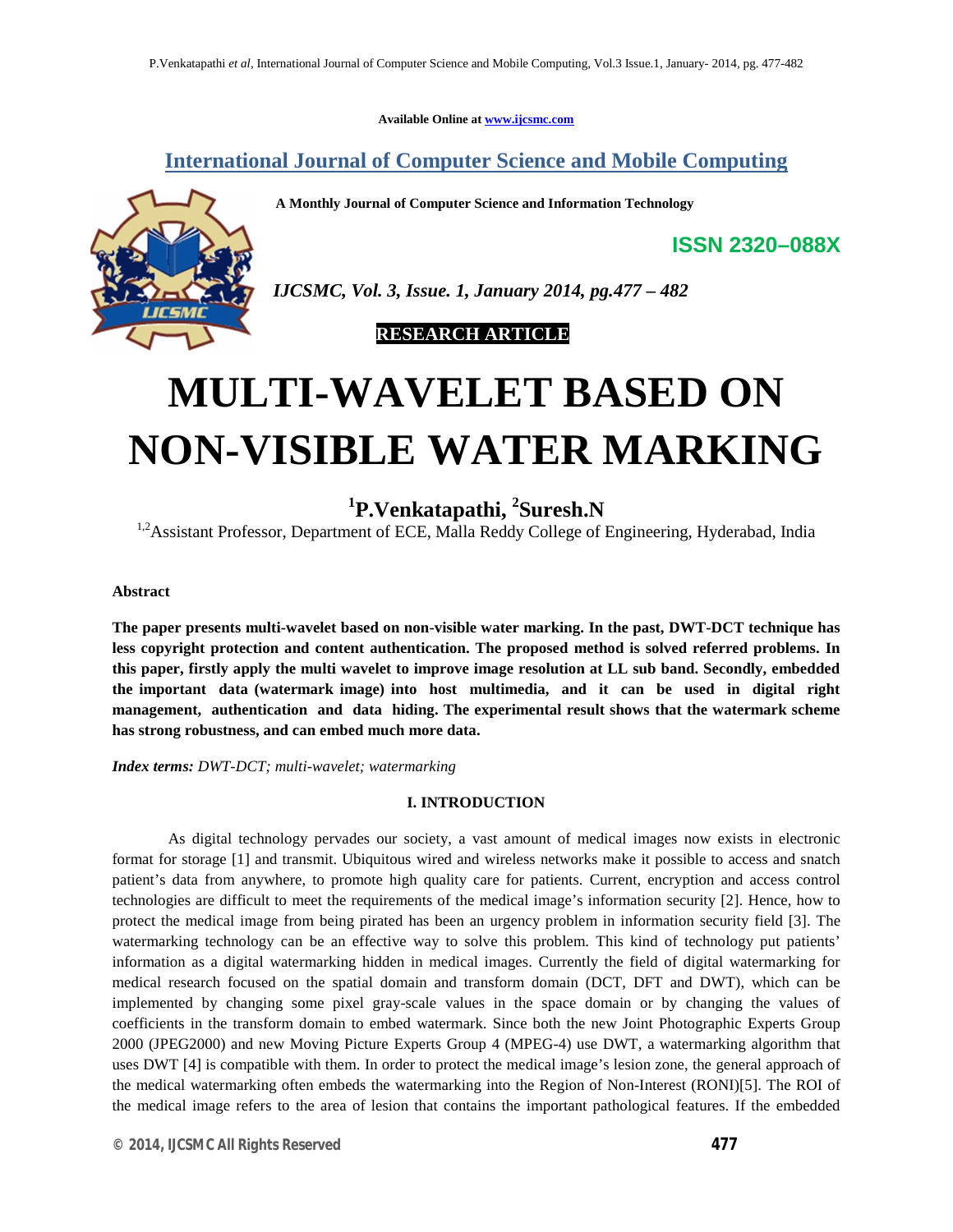watermarking was placed in these regions, it may cause an erroneous diagnosis. At the same time, people often spend much time and energy on looking for ROI, and it is possible to interface the doctor's diagnosis if the selection is wrong.

#### **II. MULTIWAVELET TRANSFORM**

Multi-wavelet transform based watermarking has good space-frequency localization and Low computational cost. Since different wavelet bases have different characteristics, the choice of multi wavelet bases for embedding watermark is important. The core concept of the multi wavelet is multi-resolutions decomposition. The multi wavelet functions must satisfy the two-scale equation:

$$
\mathbf{\Psi}(t) = \sqrt{2} \sum_{k} \mathbf{H}_{k} \mathbf{\Phi}(2t - k)
$$

The first level multi-wavelet coefficients  $W_{l,k}$  are obtained using high-pass multi-filtering and down-sampling:

$$
\mathbf{W}_{1,k} = \sum_m \mathbf{H}_{m-2k} \mathbf{V}_{0,m}
$$

Full multi-wavelet decomposition of the signal can be found by iterative filtering of the scaling coefficient:

$$
\mathbf{V}_{j,k} = \sum_{m} \mathbf{G}_{m-2k} \mathbf{V}_{j-1,m}
$$

$$
\mathbf{W}_{j,k} = \sum_{m} \mathbf{H}_{m-2k} \mathbf{V}_{j-1,m}
$$

#### **A. Multi-wavelet in Comparison with Wavelet**

The multi-wavelet idea originates from the generalization of scalar wavelets; Instead of one scaling function and one wavelet, multiple scaling functions and wavelets are used. This leads to more degree of freedom in constructing wavelets. Therefore opposed to scalar wavelets, properties such as compact support, orthogonality, symmetry, vanishing moments and short support can be gathered simultaneously in multi-wavelets, which are fundamental in image processing.

The increase in degree of freedom in multi-wavelets is obtained at the expense of replacing scalars with matrices, scalar functions with vector functions and single matrices with block of matrices. However, pre-filtering is an essential task which should be performed for any use of multi-wavelet in the image processing.

#### **III. PROPOSED METHOD**

The watermark embedding procedure is listed as follows:

1. Apply three-level multi-wavelet transform to decompose the cover image into 10 sub-bands as shown in fig.1.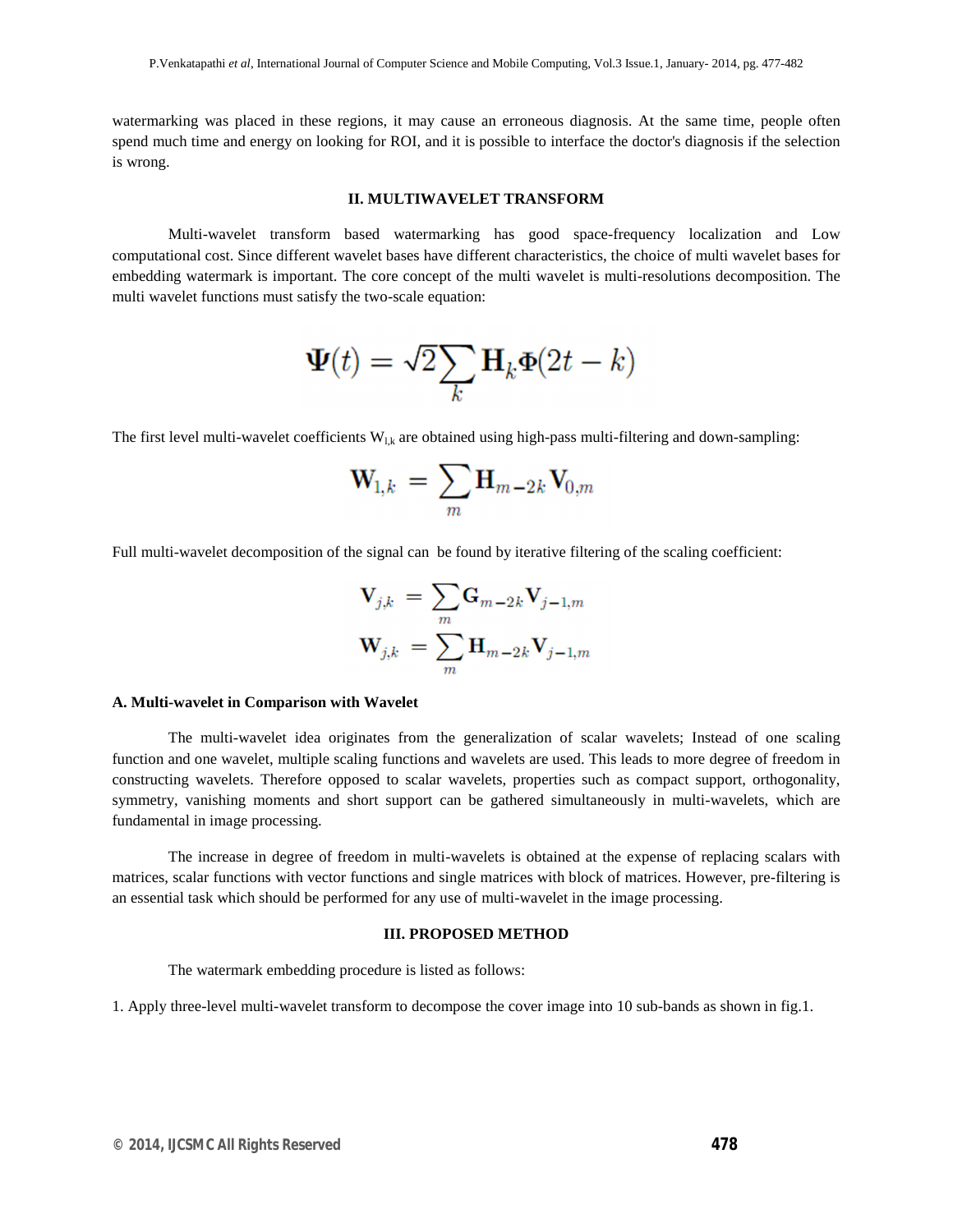

**Fig.1. 3-level multi wavelet transforms**

2. Divide LL3 into 8x8 blocks. Perform DCT on each block, and determine the embedding coordinates of the watermark in below equation.

$$
\{(m,n) \mid \frac{1}{64} \sum_{u=0}^{7} \sum_{v=0}^{7} |F(u,v)|^2 - |F(m,n)|^2|
$$
  
= min( $|\frac{1}{64} \sum_{u=0}^{7} \sum_{v=0}^{7} |F(u,v)|^2 - |F(i,j)|^2|$ )

Where  $F(u, v)$  denotes the DCT magnitude of each block. Then the DFRFT coefficients matrix A of the watermark embedding positions can be arrived. The indexes of (m, n) must be stored as matrix T.

- 3. Perform JPEG attack.
- 4. After the DCT embedding process, apply inverse DFRFT to each 8x8 block of the matrix.
- 5. Apply inverse DWT to get the watermarked image.
- 6. To extract the watermark image by the following non-blind extraction process:
- 1. Use three-level multi-wavelet to partition the watermarked image c into 10 sub-bands.
- 2. Divide LL3 into 8x8 blocks.

3. Perform DCT on each block. Then by matrix T , we can collect the extracted DCT coefficients matrix A of the watermark embedding positions.

3. Apply jpeg attack to get the watermarking image.

#### **IV. SELFRECOVER AUTHENTICATION ALGORITHM**

Watermark can authentication the reality and integrity, but also can recover the original host image after using the recovery information. Generally, the embedded information has two parts: authentication information and recovery information watermark's extraction. Firstly, the authentication information is extracted to validate the reality and integrity. When the cover image is tampered, the recovery information is extracted to recover the tampered images. However, the procedure of these algorithms is often as following: firstly, divided the protected image into blocks with same size, and then extract the feature of blocks to generate the authentication information and recovery information. The embedding position, also named position mapping,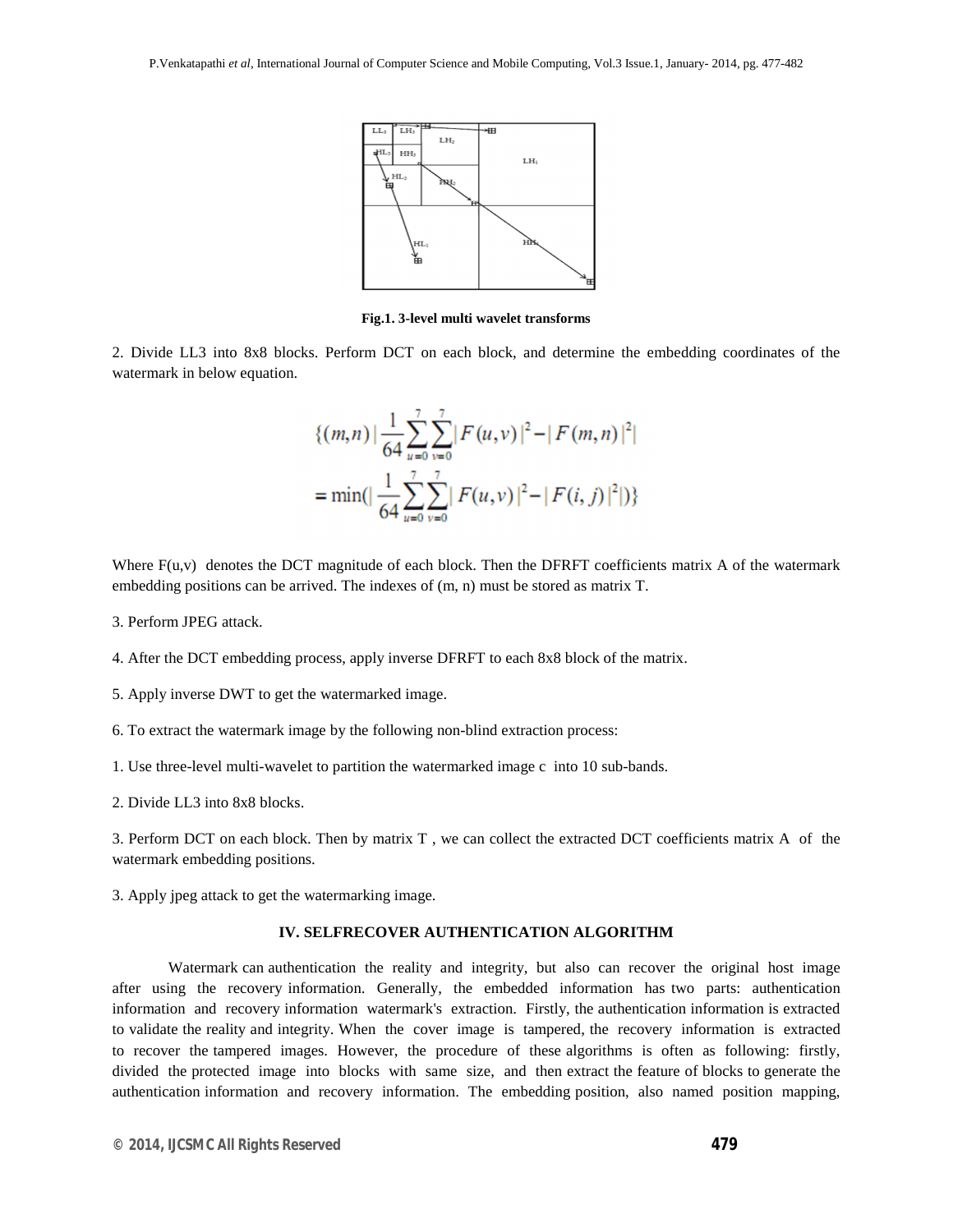is decided by some mechanism like chaotic system, and so on. So, the recovery information is often embedded into the mapping block. If these two blocks are tampered at the same time, the recovery information is lost, and we can never recover the protected image into original one. How to solve this problem in the case is the focus in this area. Meanwhile, authentication information and recovery information should embed two times, which will degrade the image's quality. Whether can we use one information to complete the authentication and recovery worth considering.

#### **V. MEASUREMENT ANALYSIS**

To assess the performance of the proposed filters for removal of noise and to evaluate their comparative performance, different standard performance indices have been used in the thesis. These are defined as follows:

**Peak Signal to Noise Ratio (PSNR):** It is measured in decibel (dB) and for gray scale image it is defined as:

PSNR (dB) = 
$$
10 \log_{10} \left[ \frac{\sum_{i} \sum_{j} 255^{2}}{\sum_{i} \sum_{j} (S_{i,j} - \hat{S}_{i,j})^{2}} \right]
$$
 (8)

 $S_{i,j}$  and  $\hat{S}_{i,j}$  are the input and reconstruction images. The higher the PSNR in the restored image, the better is its quality.

Where mean square error ( MSE ) is defined as:

$$
MSE = \frac{\sum_{ij} |c_{ij} - c_{ij}|}{N*N}
$$

Where  $c_{ij}$  and  $c'_{ij}$  represent the pixel values in the cover image and the embedded image, respectively,

#### **V. RESULTS**

The robustness and security of the proposed algorithm are performed. A 512x512 8bit gray-scale image "Lena" and a 32x32 watermark binary image are chosen to demonstrate the performance. As we know, there is a tradeoff between imperceptibility and robustness.

In this experiment, the embedding factor  $\alpha = 0.1$ . The cover and watermarked image are show in Fig.1. As we can see, the difference between the watermarked image and the cover image is unperceivable. We test the watermarked image against JPEG attack.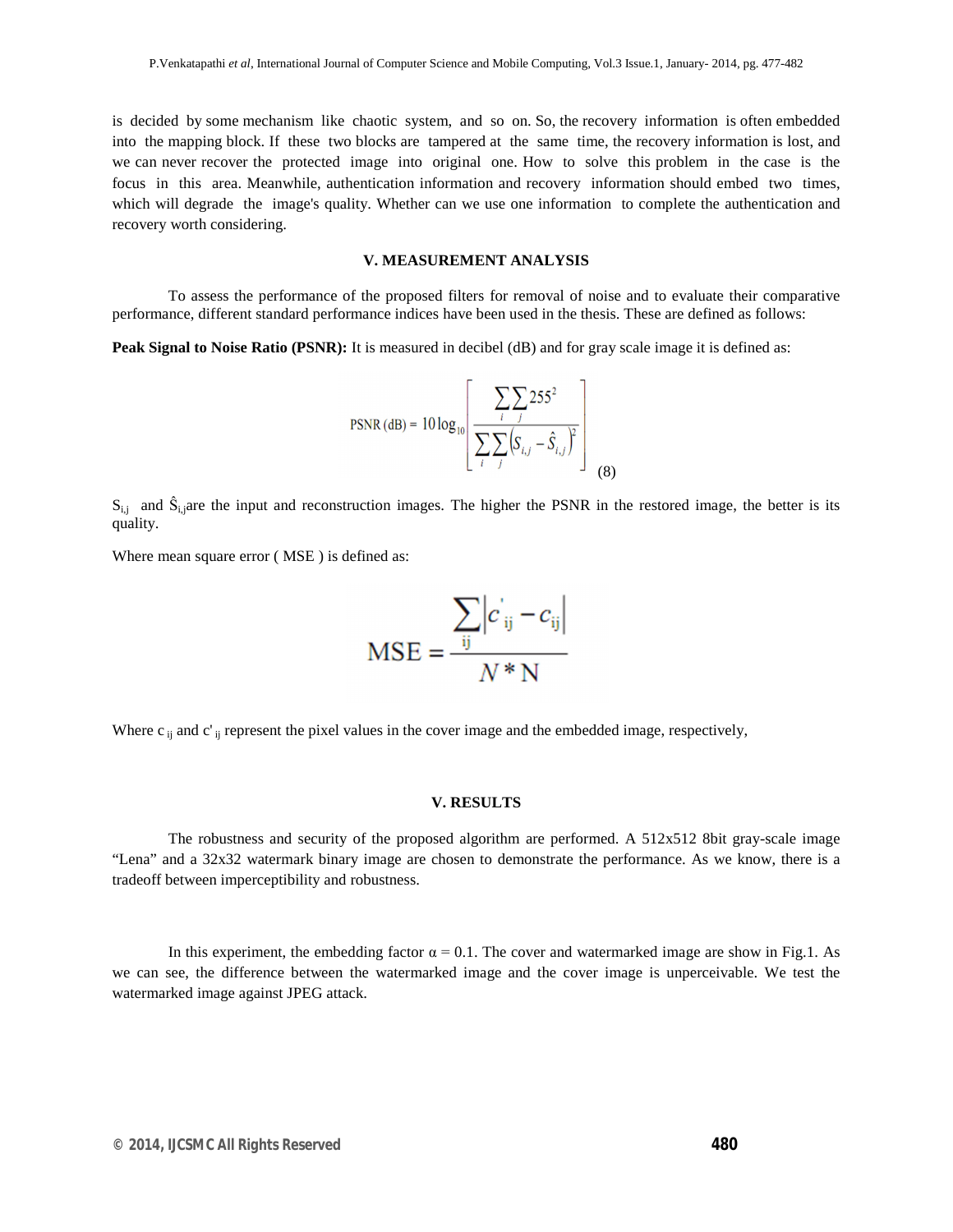

**Fig.2. (a) Watermark image; (v) Cover image;**

watermarked image



**Fig.3. Watermarked image "Lena"(PSNR=65.52dB)**



**Fig.4. (a) JPEG compression with Gaussian noise with 0.003 variance b) Watermarked image**

#### **VI. CONCLUSION**

A watermarking approach based on MULTI-WAVELET transformation is proposed. The proposed method embeds watermark into the cover image by modifying the DCT of it. In addition it improves the robustness and security. Experimental results demonstrate that the quality of the watermarked image is good both visually and in terms of PSNR. Finally, the proposed watermarking method is robust to typical image processing attacks.

#### **REFERENCES**

[1] Rajendra Acharya U., U. C. Niranjan, S.S. Iyengar, N. Kannathal, Lim Choo Min., "Simultaneous storage of patient information with medical images in the frequency domain," Computer Methods and Programs in Biomedicine, Vol. 76, pp.13-19, 2004.

[2] G. Coatrieux and L. Lecornu, "A Review of Image Watermarking Applications in Healthcare," In Proc. 28th Annual International Conference of the IEEE: Engineering in Medicine and Biology Society, EMBS '06. 2006, pp. 4691-4694.